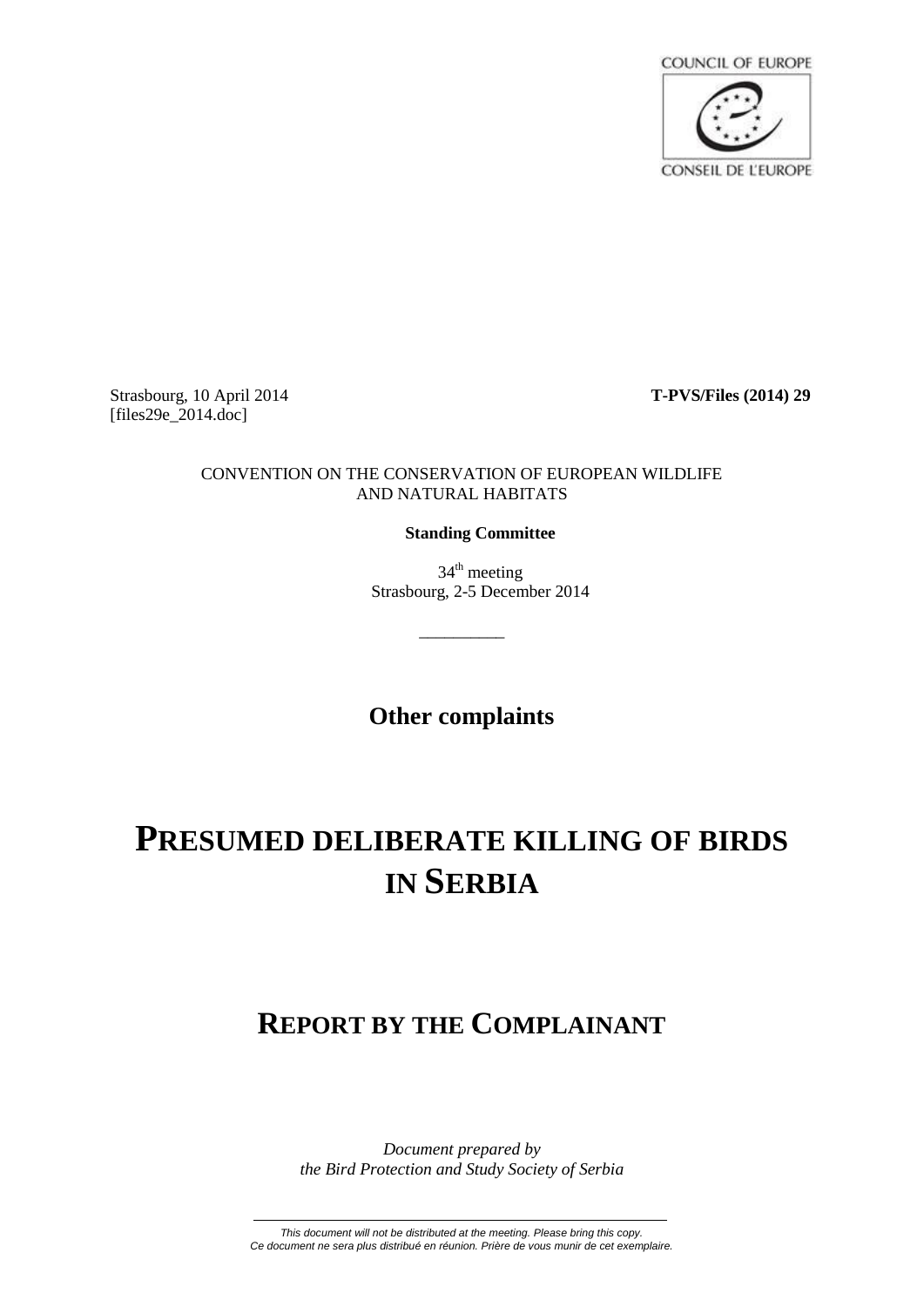**Convention on the Conservation of European Wildlife and Natural Habitats**



 $\Gamma(\Gamma)$ 

# **COMPLAINT FORM**

 $\overline{1}$ 

*NB: Complaint forms must be submitted in electronic word format, and not exceed 3 pages, including the first administrative page. A maximum 5-page report can be attached. The Secretariat will request additional information on a case-by-case basis.*

Please, fill in this form and send it to the attention of:

| Ivana d'ALESSANDRO                                          |  |                                   |  |  |  |
|-------------------------------------------------------------|--|-----------------------------------|--|--|--|
| Directorate of Democratic Governance, Culture and Diversity |  |                                   |  |  |  |
| Council of Europe                                           |  |                                   |  |  |  |
| F-67075 Strasbourg Cedex                                    |  | E-mail: Ivana.DALESSANDRO@coe.int |  |  |  |

| First name:                                                               |
|---------------------------------------------------------------------------|
| $Surname(s)$ :                                                            |
| On behalf of (if applicable): Bird Protection and Study Society of Serbia |
|                                                                           |
| .                                                                         |
| Address: Radnička                                                         |
|                                                                           |
|                                                                           |
|                                                                           |
|                                                                           |
|                                                                           |
|                                                                           |
|                                                                           |
|                                                                           |
| Date: 9 April 2014<br>Electronic Signature                                |
|                                                                           |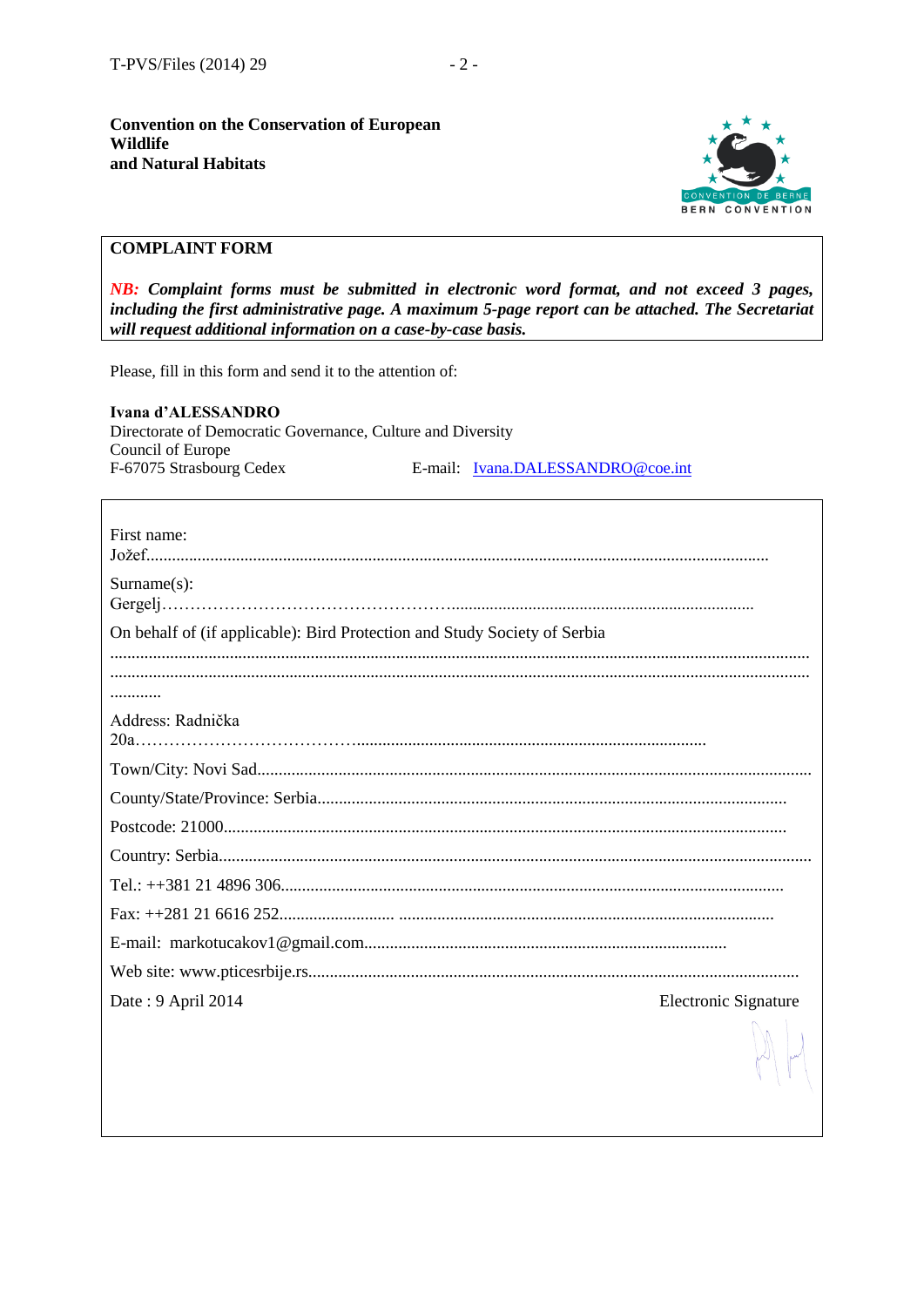#### **1. Please state the reason of your complaint (refer also the Contracting Party/es involved and the Articles of the Convention which might be violated).**

The reason of our complaint are reported cases of death of White-tailed Eagle (Haliaeetus albicilla), Common Buzzard (Buteo buteo), Rough-legged Buzzard (Buteo lagopus), Marsh Harrier (Circus aeruginosus), Barn Owl (Tyto alba), Short-eared Owl (Asio otus) and Grifon Vulture (Gyps fulvus) by poisoning in the Republic of Serbia in years 2007-2014 at various locations.

By this mean, articles 6, 7 and 8 of Bern Conventions are violated.

We, therefore, ask for the Secretariat of Bern Convention to take all foreseen administrative measures and ask authorities of the Republic of Serbia to undertake urgent steps leading to prevention of deliberate killing of bird species from the Appendix II of the Convention, locating and adequate legal prosecution of individuals or organization involved in described violations.

#### **2. Which are the specific specie/s or habitat/s included in one of the Appendices of the Bern Convention potentially affected? (Please include here information about the geographical area and the population of the species concerned, if applicable)**

Following species of birds are subject of our complaint, all of them listed on Appendix II of Bern Convention - Strictly Protected Species: White-tailed Eagle (Haliaeetus albicilla), Common Buzzard (Buteo buteo), Rough-legged Buzzard (Buteo lagopus), Marsh Harrier (Circus aeruginosus), Barn Owl (Tyto alba), Short-eared Owl (Asio otus) and Grifon Vulture (Gyps fulvus). All abovementioned species are regular breeding species in Serbia, with the exception of Rough-legged Buzzard. The White-tailed Eagle is most severely affected. Breeding population in Serbia, according to the most recent information, numbers 115 breeding pairs (2013; Ham, pers.obs).

Total number of poisoned birds which are subject of this complaint is 122: 26 White-tailed Eagles, 73 Common Buzzards, 3 Grifon Vultures, 15 Barn Owls, 3 Marsh Harriers, 1 Rough-legged Buzzard and 1 Short-eared Owl. List of individuals, location of founding and sources of information are listed in Table 1. In Annex I of this complaint.

All dead individuals of White-tailed Eagle, except the ones marked with asterisk, are found on intensively managed agricultural land, but close to floodplains of the rivers Danube, Sava, Tamiš and Begej or in the floodplains themselves. All individuals of Common Buzzard, Rough-legged Buzzard and Marsh Harrier were found on agricultural land.

There are strong indices that in this period much larger, but unknown number of these and many other raptor species were poisoned in Serbia, but no evidences were found due to non-systematic surveys.

#### **3. What might be the negative effects for the specie/s or habitat/s involved?**

Negative effects of direct or indirect poisoning of raptors are reflected in direct lowering of breeding/nonbreeding populations, thus decrease of number of adults directly involved in breeding process. Secondary loss is loss of chicks in the nest belonging to adults being poisoned (if poisoning occurred in the breeding period). Moreover, in case of poisoning of immatures, decrease in number of non-breeding stock might reflect to future decrease of breeding population. Poisoning with very strong poisons (in almost all of these cases carbofuran is suspected or proved by laboratory analyses as cause of poisoning), can cause secondary poisoning of carcass-eating animals consuming already poisoned ones.

Poisoning of abovementioned birds, if not followed by strict administrative and legal procedure of arresting and charging of persons who are suspected users of poisons which caused death of these birds, can lead to negative promotion of poisoning as method of control of unwanted animals.

In many protected floodplain areas in Serbia, White-tailed Eagle is key and umbrella species, serving as promoter of conservation actions. Sudden death of such large number of birds in so short period sends very negative message on incompetent authorities who are unable to solve this issue. Therefore abovementioned cases are cause of concern also in terms of international obligation towards obeying of Bern Convention.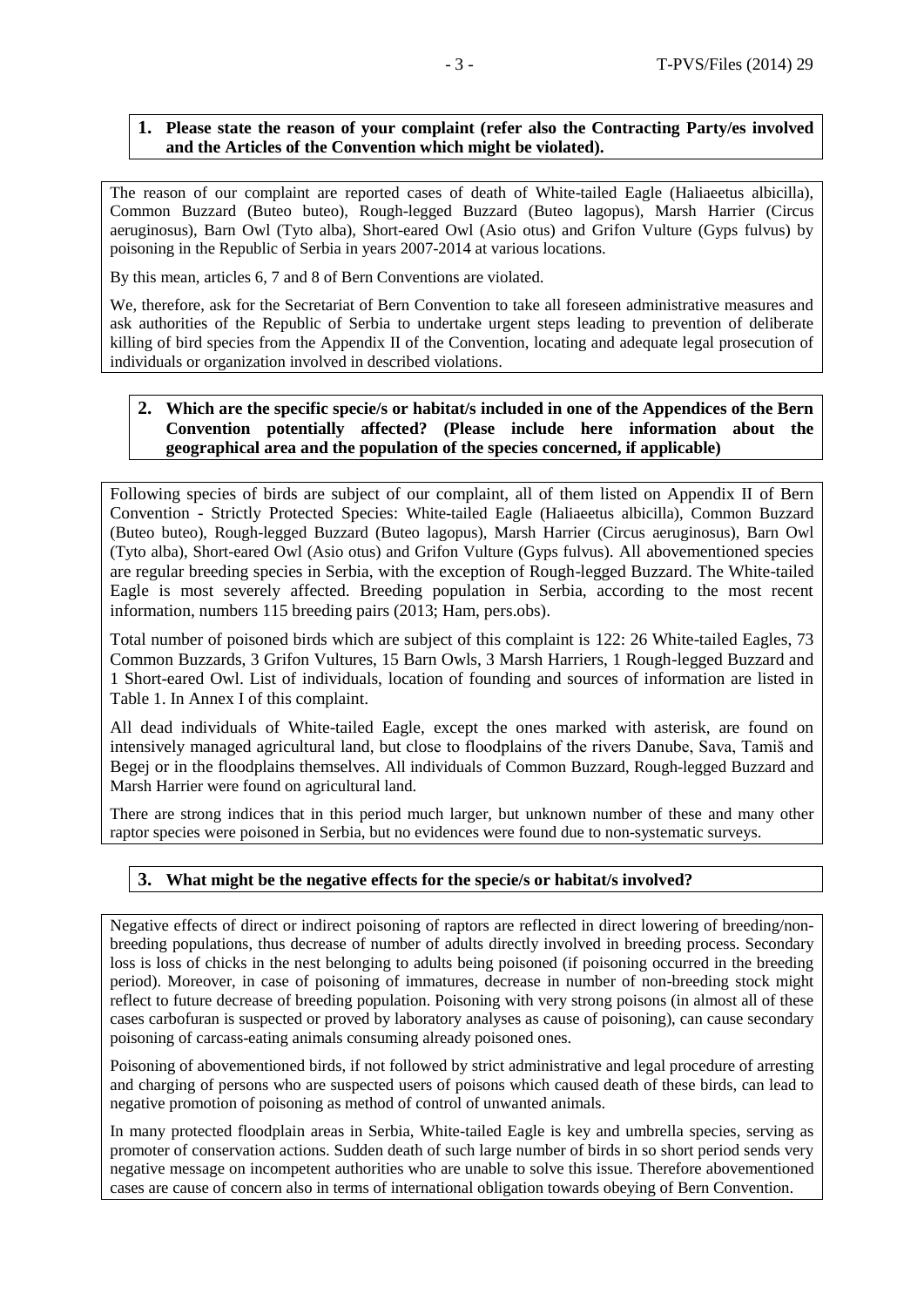#### **4. Do you know if potentially affected species or habitats also fall under the scope of other international Conventions, (for instance: RAMSAR, CMS, ACCOBAMS, Barcelona Convention, etc) or if the area has been identified as a NATURA 2000/Emerald network site?**

Following individuals of White-tailed Eagle were found death in Ramsar Sites: 1 adult in 2009 at Stari Begej-Carska Bara Ramsar Site and 1 adult in Gornje Podunavlje Ramsar Site in 2009. Additional 11 individuals (cases in Gardinovci, Kupinovo, Svilojevo and Apatin) were found very close or on the edge of Ramsar sites as follows: Koviljsko-Petrovaradinski Rit, Obedska Bara and Gornje Podunavlje. It is very probable that these birds' ranges, feeding sites ofr nests are partly in these Ramsar sites.

White-tailed Eagle in included in Appendix I of Convention of Migratory Species.

Following individuals of White-tailed Eagle were found death in Emerald network sites: 1 adult in 2009 at Stari Begej-Carska Bara Emerald Network Site (national code: RS00000024) and 1 adult in Gornje Podunavlje Emerald Network Site (national code: 0000001).

#### **5. Do you know if there are any pending procedures at the national or international level regarding the object of your complaint?**

All abovementioned species are strictly protected species in the Republic of Serbia (Rulebook on Designation and Protecion of Strictly Protected and Protected Species of Plants, Animals and Fungi; Official Gazette of the Republic of Serbia no. 5/2010). Their protection from killing and other threats is established according to the Art. 74 of the Nature Conservation Act (Official Gazette of the Republic of Serbia no. 36/2009, 88/2010, 91/2010). A maximal fee of 400.000 Serbian Dinars is established as a punishment for the act which is causing death or damage of one individuals of White-tailed Eagle (Rulebook in Compensatory Pricelist for Establishment of Rate of Imbursement of Damage Caused by Improper Act Related to Strictly Protected and Protected Wild Species, Official Gazette of the Republic of Serbia no 37/2010). For other three species of raptors maximal fee is 160.000 Serbian Dinars.

Pending procedure contains: submissions of criminal charge by the environmental inspection to public prosecutor's office, decision on character of criminal act, police investigation and, finally, penalty procedure.

No public information is available on the status of these procedures in particular cases.

# **6. Any other information (existence of an Environmental Impact Assessment (EIA), size of projects, maps of the area, etc)**

Available photos:

First line, from left to right: case at Carska Bara, Martonoš, Silbaš and Vajska

Central line, from left to right: cases in Bačko Petrovo Selo and Gardinovci

Third line, from left to right; cases in Dobrodol and Svilojevo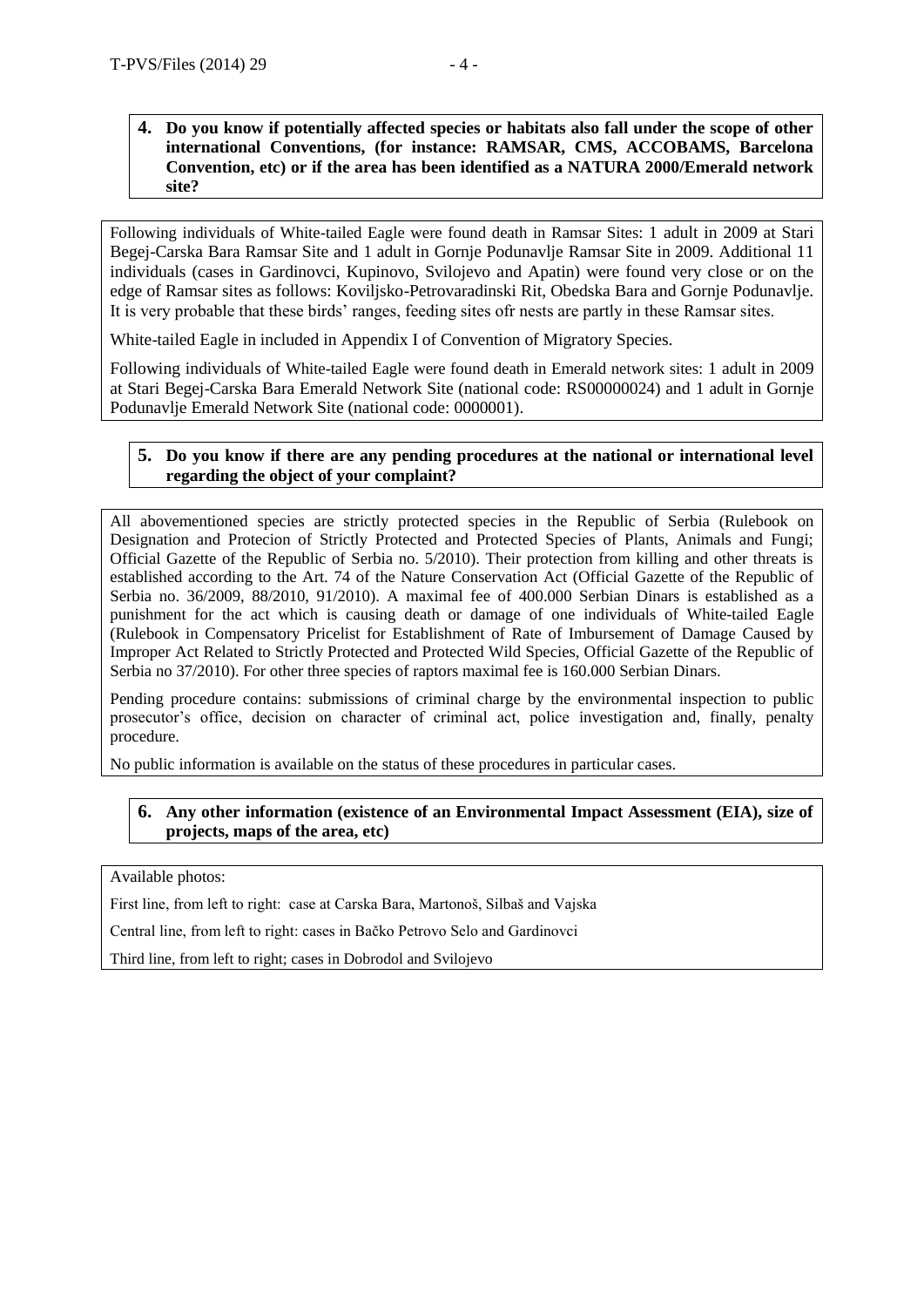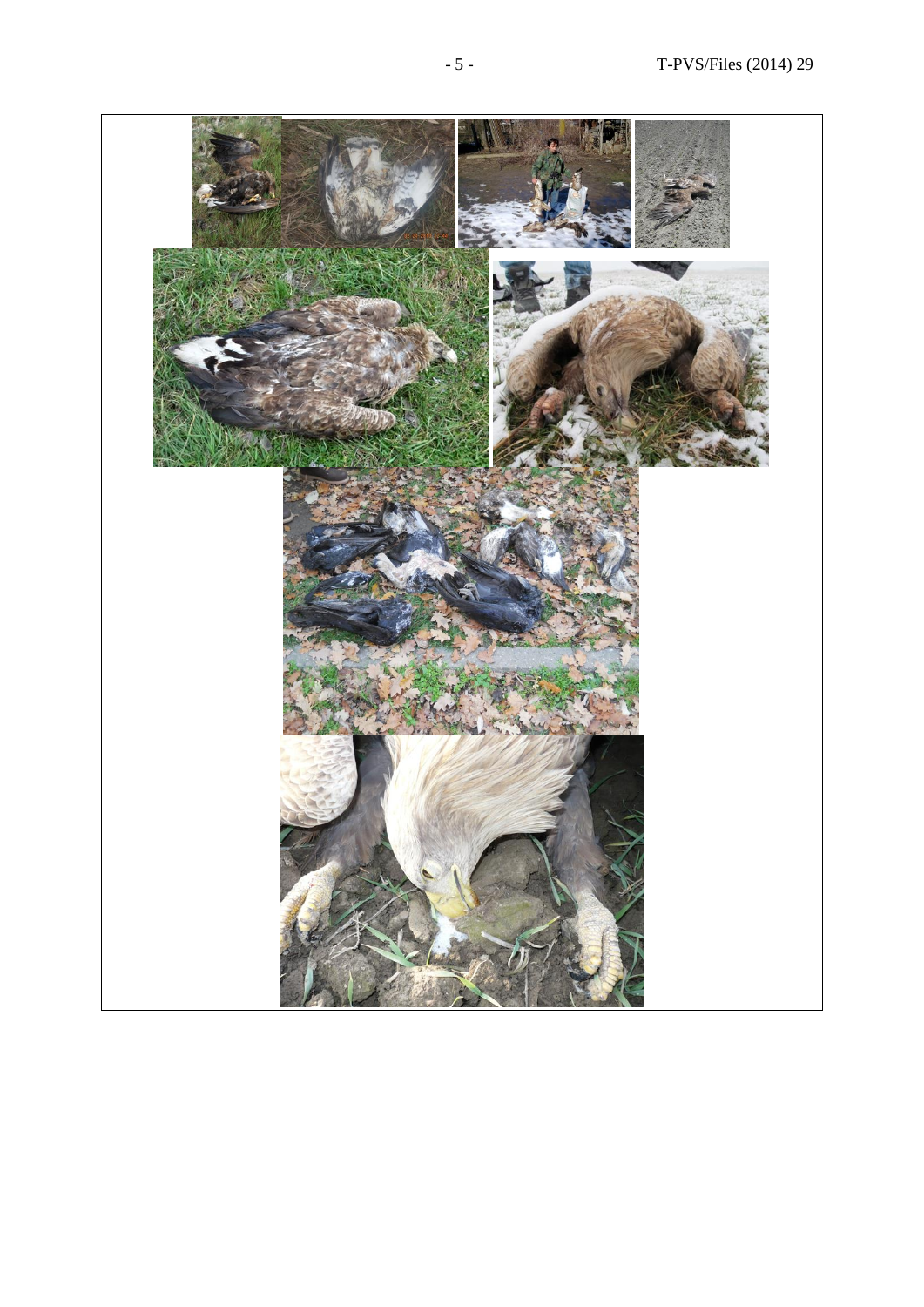Some media reports in English:

<http://wilderness-society.org/wildlife-poisoning-serbia/>

[http://wwf.panda.org/what\\_we\\_do/where\\_we\\_work/black\\_sea\\_basin/danube\\_carpathian/?216912/Urgent](http://wwf.panda.org/what_we_do/where_we_work/black_sea_basin/danube_carpathian/?216912/Urgent-ban-of-a-pesticide-needed-after-poisoning-of-protected-white-tailed-eagles-in-Serbia)[ban-of-a-pesticide-needed-after-poisoning-of-protected-white-tailed-eagles-in-Serbia](http://wwf.panda.org/what_we_do/where_we_work/black_sea_basin/danube_carpathian/?216912/Urgent-ban-of-a-pesticide-needed-after-poisoning-of-protected-white-tailed-eagles-in-Serbia)

<http://tygerbeat.wordpress.com/2014/02/28/serbia-protected-eagles-found-poisoned/>

Some media reports in Serbian:

[http://www.naslovi.net/2014-02-21/kurir/tuzan-prizor-u-svilojevu-otrovana-4-orla-](http://www.naslovi.net/2014-02-21/kurir/tuzan-prizor-u-svilojevu-otrovana-4-orla-belorepana/9030889)

[belorepana/9030889](http://www.naslovi.net/2014-02-21/kurir/tuzan-prizor-u-svilojevu-otrovana-4-orla-belorepana/9030889)

<http://www.blic.rs/Vesti/Hronika/324649/Otrovano-sest-orlova-belorepana-kod-Vajske>

[http://www.rtv.rs/sr\\_lat/vojvodina/sombor/ponovo-otrovani-orlovi-](http://www.rtv.rs/sr_lat/vojvodina/sombor/ponovo-otrovani-orlovi-belorepani_470050.html?utm_source=feedburner&utm_medium=feed&utm_campaign=Feed%3A+RtvVojvodina+%28RTV+Vojvodina%29)

[belorepani\\_470050.html?utm\\_source=feedburner&utm\\_medium=feed&utm\\_campaign=Feed%3A+Rt](http://www.rtv.rs/sr_lat/vojvodina/sombor/ponovo-otrovani-orlovi-belorepani_470050.html?utm_source=feedburner&utm_medium=feed&utm_campaign=Feed%3A+RtvVojvodina+%28RTV+Vojvodina%29) [vVojvodina+%28RTV+Vojvodina%29](http://www.rtv.rs/sr_lat/vojvodina/sombor/ponovo-otrovani-orlovi-belorepani_470050.html?utm_source=feedburner&utm_medium=feed&utm_campaign=Feed%3A+RtvVojvodina+%28RTV+Vojvodina%29)

[http://www.novosti.test.mainstream.rs/%D0%B2%D0%B5%D1%81%D1%82%D0%B8/%D1%81%D](http://www.novosti.test.mainstream.rs/%D0%B2%D0%B5%D1%81%D1%82%D0%B8/%D1%81%D1%80%D0%B1%D0%B8%D1%98%D0%B0.489.html:467317-Otrovani-orlovi) [1%80%D0%B1%D0%B8%D1%98%D0%B0.489.html:467317-Otrovani-orlovi](http://www.novosti.test.mainstream.rs/%D0%B2%D0%B5%D1%81%D1%82%D0%B8/%D1%81%D1%80%D0%B1%D0%B8%D1%98%D0%B0.489.html:467317-Otrovani-orlovi)